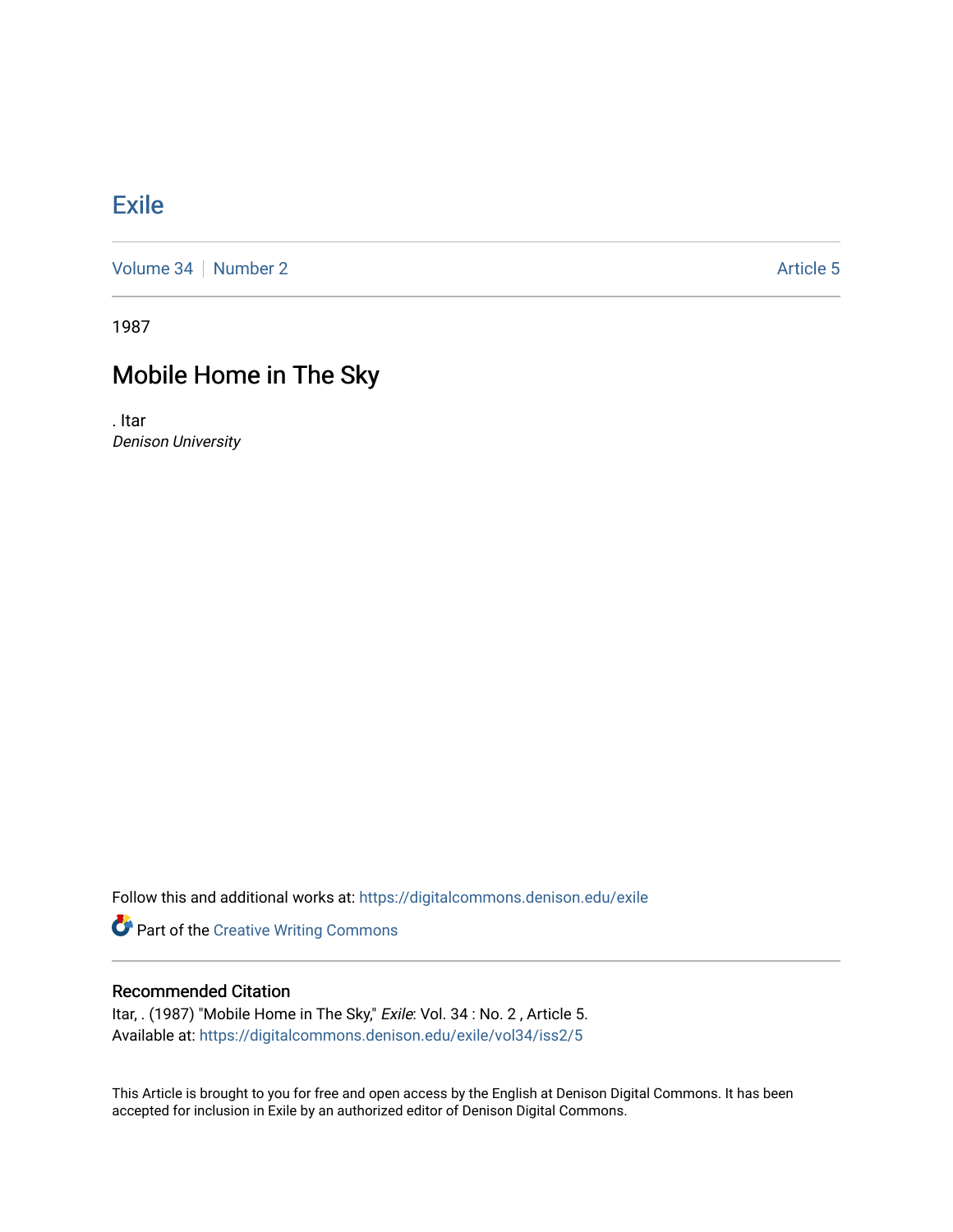### **Mobile Home In The Sky**

Some may find it silly, and why not, after seeing the false glow of the Christ crucified and embalmed in colorful plastic, smiling tolerantly to an audience of longhorns & sheepherders who also radiate that same artificial glow.

He stands proud, centerpiece to the only mantle they know, atop a veneer box containing an electron beam fire spit smoking & crackling onto a sooty screen.

#### Silent

before the shrine and nestled in livingroom pews, the near-sighted family huddles for their hourly service & benediction, humbling before the radiance and stereophonic projection of yet another "chosen one", who praises and pleads from the empyreal fires of some unattainable, betterthan-average world .